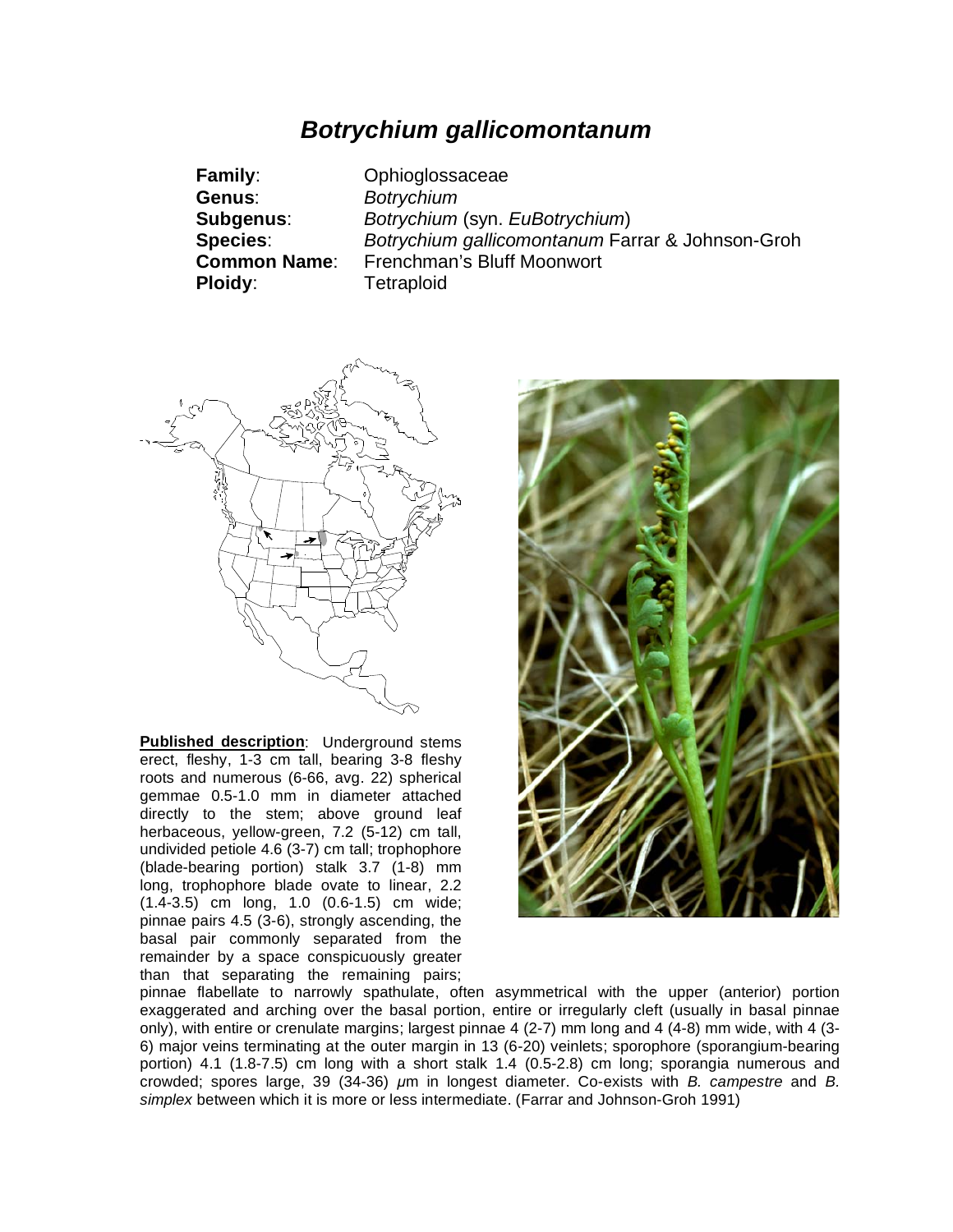## **Identification**

*Botrychium gallicomontanum* can be differentiated from *B. campestre* by its distinctly stalked trophophore (sessile in *B. campestre*) and a relatively long-stalked sporophore that is  $\frac{1}{2}$  the length of the trophophore (the stalk is less than 1/4 the length of the trophophore in *B. campestre*). In its asymmetrically divided pinnae, *B. gallicomontanum* resembles *B. pallidum*, but can be distinguished from that species by the absence of recurved upper side margins of the pinnae that give a mushroom shape to the pinnae of *B. pallidum*.

*B. gallicomontanum* differs from *B. minganense* in having asymmetrically incised pinnae with the upper segment broader and longer than the lower segment and by a conspicuously greater space between the two basal pairs of pinnae than between the remaining pairs. *B. minganense* also has a longer sporophore stalk, commonly exceeding the length of the trophophore.

## **Distribution**

*B. gallicomontanum* is currently known from only five populations. Two of these are on Frenchman's Bluff in Norman Co., Minnesota, consisting of over 500 plants. A second Minnesota site is in Lake Bronson State Park in Kittson Co., Minnesota about 100 miles north of Frenchman's Bluff. The population there consists of less than 100 plants. Extensive search in similar habitats throughout western Minnesota, while documenting numerous sites for *B. campestre* and *B. simplex*, has failed to detect additional populations of *B. gallicomontanum*. Two other sites for *B. gallicomontanum* are in Big Meadow and Round Prairie, native prairie sites, in the western part of Glacier National Park. In 2005 a fifth site was discovered in a high elevation meadow in the southern Black Hills.

## **Habitat**

In its Minnesota sites, *B. gallicomontanum* occurs in native vegetation characteristic of mid to tall grass prairies of the upper Midwest and lacking in cover by trees or tall shrubs. The substrate in Minnesota is gravelly to sandy glacial till, moderately to well drained. The habitats in Montana and South Dakota are in high diversity natural prairie areas.